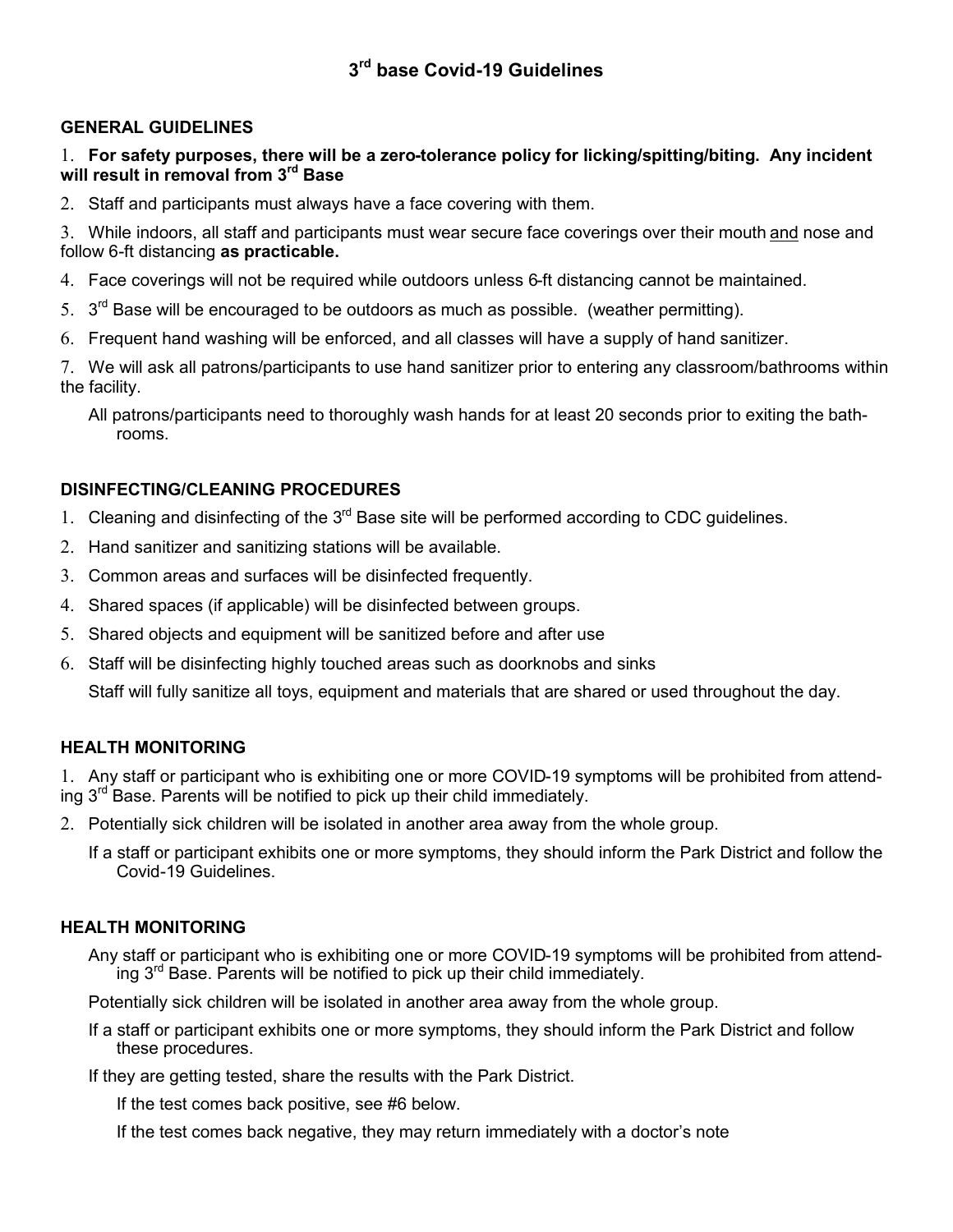- If they are not getting tested, they can return when at least 14 days have passed since onset of symptoms, they have been fever-free for at least 24 hours (without the use of fever-reducing medication), respiratory symptoms have improved and all other symptoms have resolved. and they provide a "Return to 3<sup>rd</sup> Base doctor's note.
- \*\*The Park District is aware minor symptoms may not indicate COVID-19. A doctor's note clarifying the individual has a history of a symptom or that a symptom is unrelated to COVID-19 may allow the individual to return to the Park District sooner. These situations will be handled on a case-by-case basis with the Park District administration.
- Any staff or participant who has had close contact (without a mask and less than 6-foot for more than 10 minutes) with any other person who is diagnosed with COVID-19 should quarantine for 14 days after the last/most recent contact with the infectious individual and seek a COVID-19 test at a state or local testing center, healthcare center or other testing locations.

Notify Belvidere Park District staff personnel of this positive case.

If a participant exhibits signs during the time at  $3<sup>rd</sup>$  Base, staff will remove and isolate them and call a parent/guardian for pick-up. If the parent/guardian is not available, the staff will call the individuals listed on the participant's pick-up permission form. New this year, the Park District will ask that parents/guardians highlight those individuals who can make it to the  $3<sup>rd</sup>$  Base site for pick-up within 15 minutes.

If a staff or participant is identified as being COVID-19 positive by testing, the following will occur:

- A. Local health officials, staff, and participants will be notified immediately of any possible case of COVID-19 while maintaining confidentiality consistent with privacy laws.
- B. Cleaning and disinfecting will be performed according to CDC guidelines.
- C. All staff and participants should be alert for signs of COVID-19 by watching for symptoms such as fever, cough, or shortness of breath and by taking temperature if symptoms develop.

A staff or participant who has been confirmed with COVID-19, may not return until:

They have isolated at home for a minimum of 14 days after symptom onset and all 3<sup>rd</sup> Base participants at that site will be asked to self-quarantine per CDC guidelines.

They have been feverless and feeling well (without fever-reducing medication) for at least 24 hours.

OR they have two negative COVID-19 tests in a row, with testing done at least 24 hours apart.

In all cases, the Park District will require a doctor's note to return to the  $3<sup>rd</sup>$  Base program.

Please note: Covid-19 guidelines subject to change according to Local, State or Federal mandates.